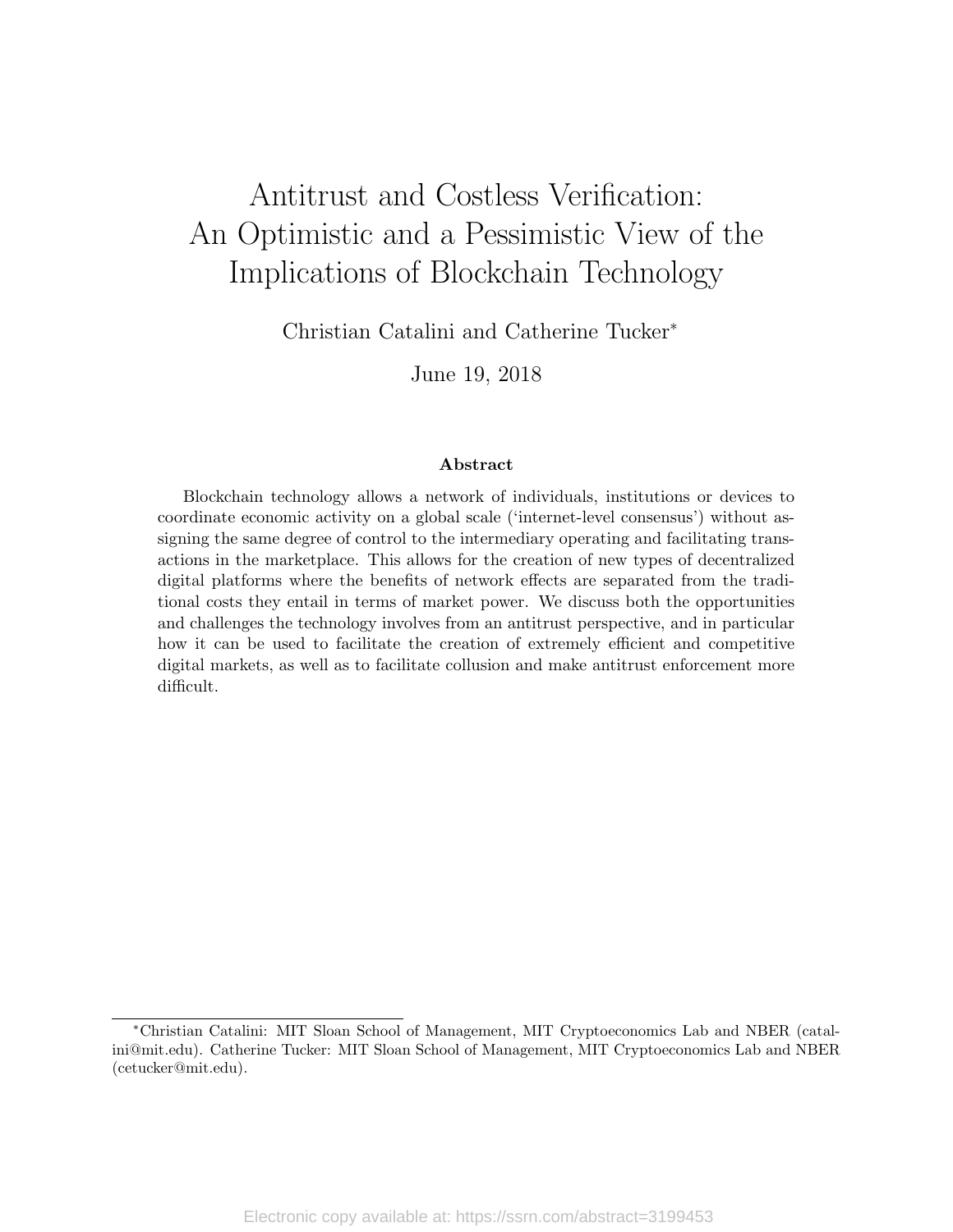### 1 Introduction

Transactions between individuals or organizations typically involve trust that transactions will be executed as planned. Or, if trust is not enough, they may rely on third parties to enforce contractual arrangements and verify that exchanges of goods or services actually went through as promised. Blockchain technology, by allowing economic agents to verify transactions and their attributes without the same need for trust or third-party verification, fundamentally changes how marketplaces operate. This is particularly relevant for digital marketplaces. Blockchain technology lowers the cost of verifying digital information but does not lower the cost of verifying offline information.<sup>1</sup>

At a high level, blockchain technology allows a network of economic agents (individuals, firms, devices etc) to agree, at regular intervals, about the true state of some jointly curated, shared and maintained data. This shared data can represent ownership or balances in a cryptocurrency (a 'distributed ledger', as in Bitcoin or Ethereum), but also in other types of digital assets such as financial assets, equity or property rights on digital resources such as file storage, digital content, and information. Any update or change to the shared data is secured through a clever mix of cryptography and economic incentives, and can be extended through the use of smart contracts, which are software contracts that define which transformations should be applied to the data in response to different types of events. Since no intermediary is needed to perform the custody or an exchange of assets recorded on a blockchain, for the first time in history the technology allows for value and digital assets to be reliably transferred between distant parties without any external institution or organization.

On the face of it, when described in this manner, it can be difficult to see how blockchain technology may influence antitrust, except for potentially reducing its scope. After all,

<sup>&</sup>lt;sup>1</sup>In other work we discuss this constraint in detail. For example, imagine a digital newborn baby tracking platform - though this is useful for ensuring the integrity of the digital data tracking baby movements - it does not verify that the actual baby itself is tagged with the right identifier.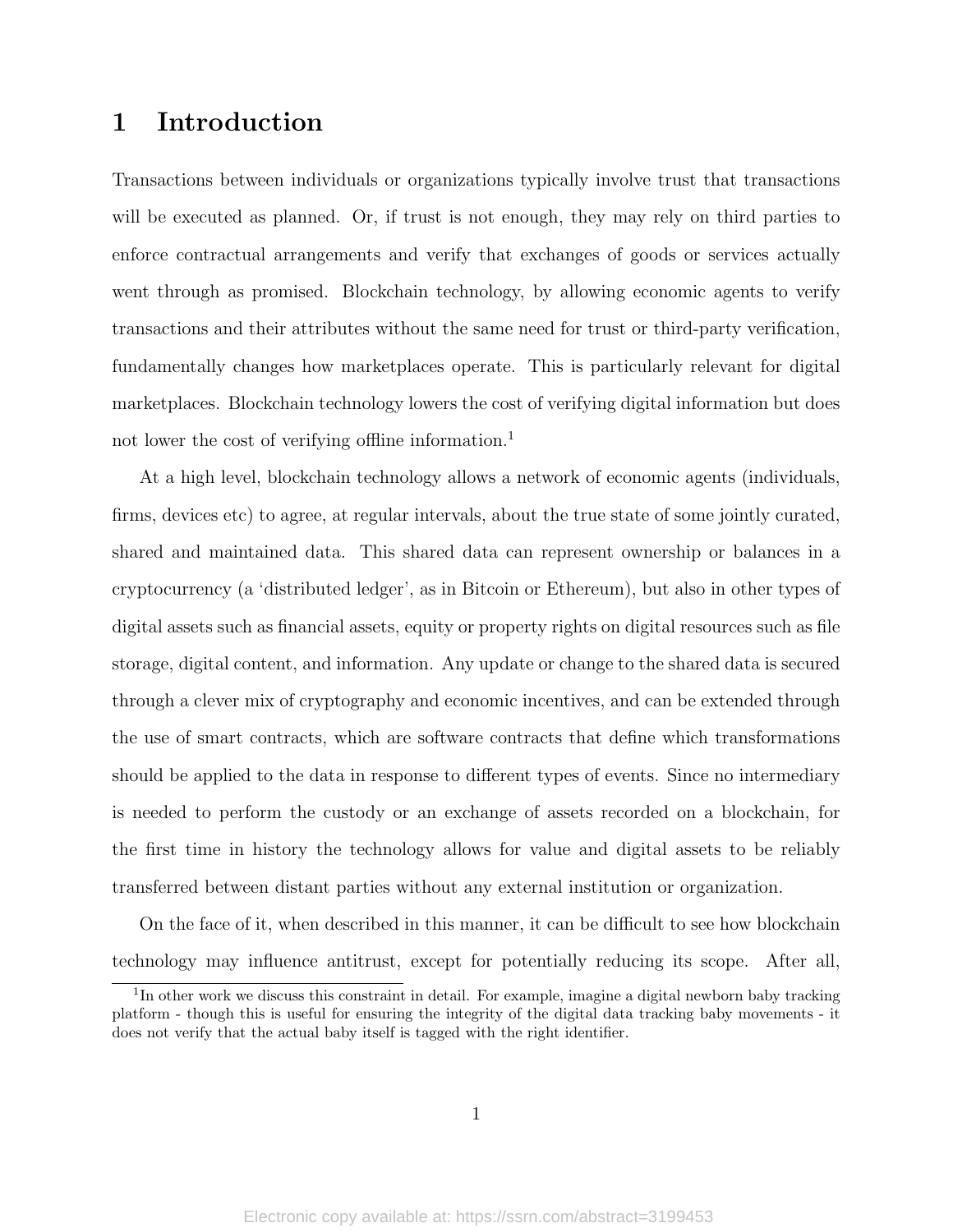blockchain technology seems to reduce costs of the type that can otherwise lead to centralization and entrenched market power in digital platforms. This article will argue, however, that if blockchain technology develops in the way that its evangelists expect, it will pose an unparalleled set of novel challenges for antitrust, which will be greater and less easily solved than even the problems posed by the rise of large digital platforms which have absorbed much scholarly attention over the last decade.<sup>2</sup>

In particular, we emphasize two major points. First, there is considerable reason to think that the decentralized nature of some blockchain implementations may be beneficial for antitrust concerns and reduce the need for antitrust enforcement. We term this the 'optimistic view' of the technology. Second, there is also reason to believe that the technology may pose practical challenges for antitrust enforcement. We emphasize that antitrust law is set up on the premise that there is a clearly demarcated firm (or set of firms) that may try and seek market power. The decentralized nature of the technology means that identifying an entity to prosecute or hold responsible for any degree of market power (or its abuse) is impossible, and that collusion and price setting between competitors may be harder to detect.

#### 1.1 An Economic Perspective on Blockchain Technology

Before we embark on the main thrust of our argument, it is useful to expand on how blockchain technology takes advantage of cryptography and incentives to replace trust and third-party verification. From an economics perspective, an implementation of blockchain technology has two key characteristics as a technological solution:

<sup>1.</sup> A set of shared data – in the case of the well-developed use-case of cryptocurrencies,

<sup>2</sup>See, for example, https://www.wired.com/2017/06/ntitrust-watchdogs-eye-big-techs-monopoly-data/ for the new types of issues such as the treatment of two-sided markets, network effects, digital privacy and data by antitrust authorities that the rise of digital platforms has brought. For a scholarly overview, see Evans and Schmalensee (2013).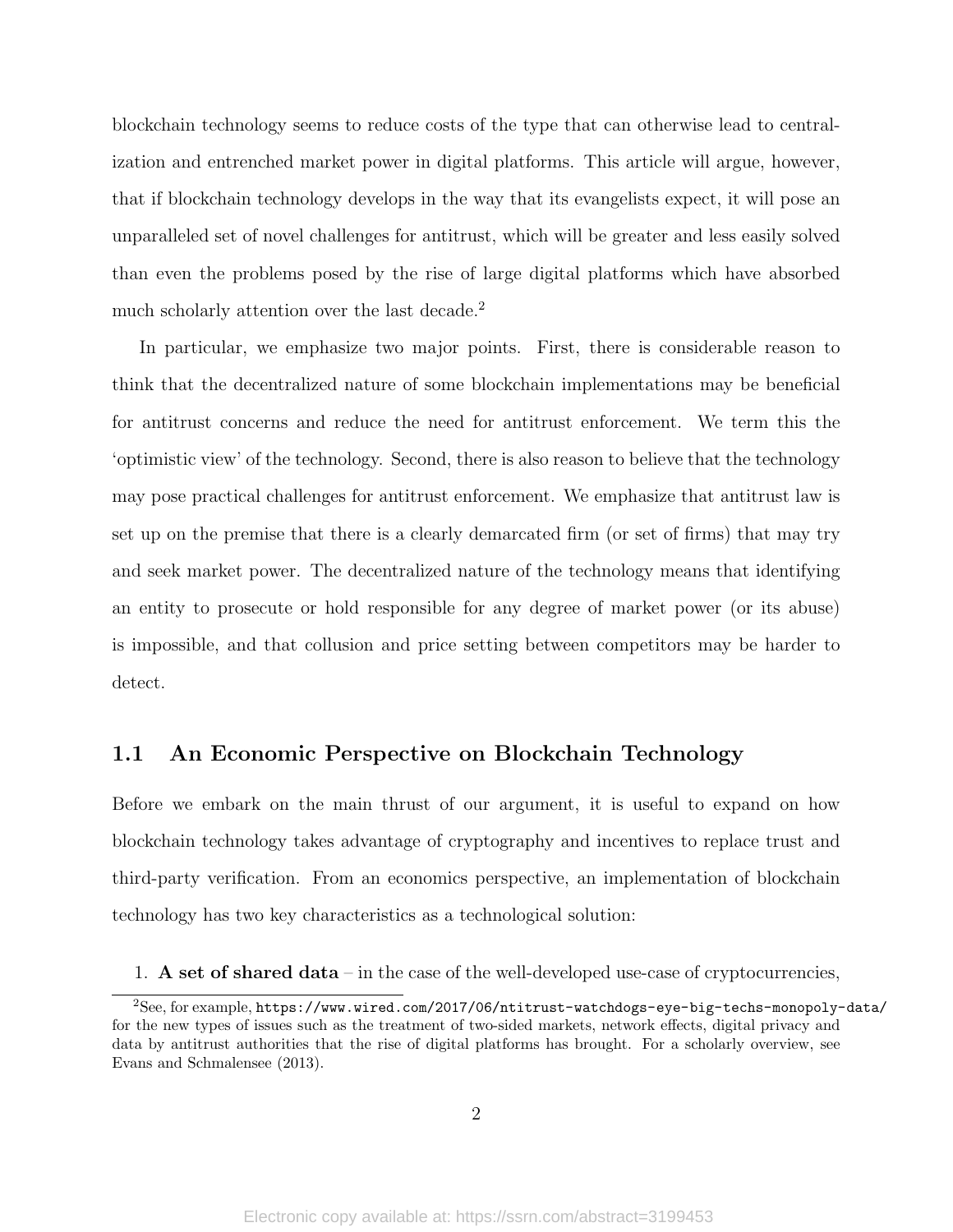these are digital ledger entries that form, over time, an immutable audit trail of all past transactions and ownership records in the underlying digital asset. As assets, such as bitcoin, are exchanged between users, the shared data is updated to reflect the corresponding changes in ownership and allow participants to verify, without relying on an intermediary, that the transaction has successfully taken place.

2. An incentive system ('consensus rules') – designed to ensure that the shared data can only be updated in a way that reflects the truth. Incentives are needed to protect the shared data from being altered by an adversary or bad actor, and to ensure that transactions or assets cannot be forged or modified ex post. For example, in implementations that rely on proof-of-work ('mining'), an economic cost is introduced to make it prohibitively expensive to rewrite history and subvert the consensus about the true state of the shared data once it is formed.

The shared data is probably most easily imagined as the information recorded in a large, append-only log of transactions where each entry is time-stamped and cryptographically linked to previous entries. Such cryptographic link forms, as time passes, an immutable chain between subsequent blocks of transactions (hence, a 'blockchain'). Full network participants in a blockchain protocol, who are sometimes referred to as 'full nodes', keep a copy of the entire shared data and help broadcast new transactions to the rest of the network as they arrive. In systems that rely on 'mining' to secure the shared data, a special set of mining nodes also performs wasteful computations - a sunk cost - to make it extremely expensive for an attacker to alter the history of the shared data and revert a valid transaction. In a blockchain protocol, the immutability of the records is therefore the result not simply of cryptography, but of the economic incentives targeted at forming and maintaining an honest 'consensus' about what the shared data should represent at any moment in time. Participants in a blockchain protocol have an incentive to collaborate to prevent 'greedy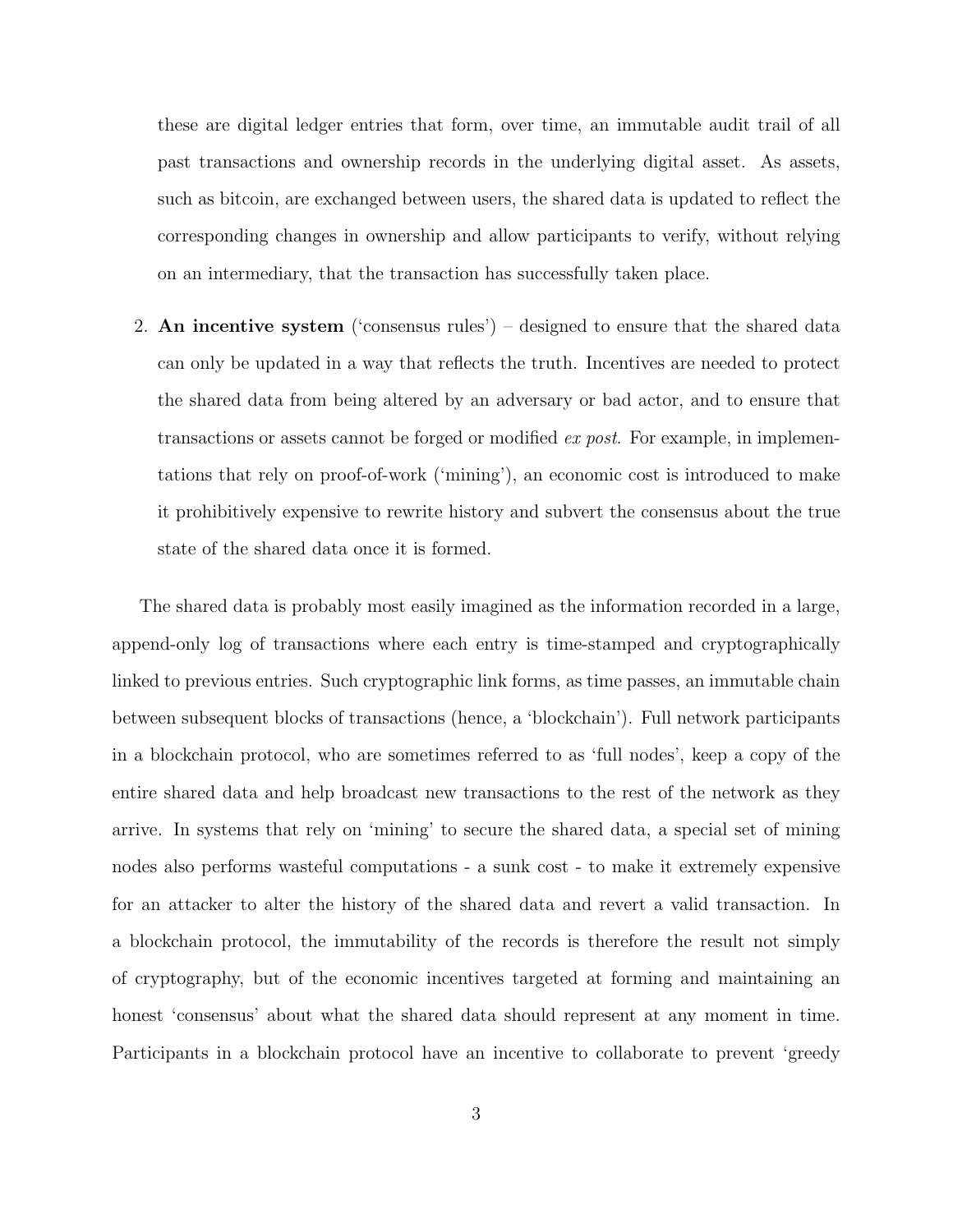attackers' from defrauding the system (Nakamoto, 2008).

From an antitrust perspective, therefore, the most crucial component of blockchain technology to understand is the type of incentive system put in place to protect the shared data. As one might expect, a key element is who can participate in the broadcasting of new transactions, maintenance of the shared data and formation of consensus:

- 1. Permissionless blockchains<sup>3</sup> such as Bitcoin and Ethereum allow anyone to participate as long as they follow the rules of the protocol. Whereas participation may require dedicating resources to the network through computing power or storage, the network is completely indifferent as to who provides such resources. This means that barriers to entry and participation are typically extremely low. Furthermore, updating the shared data is a process that requires consensus among network participants (e.g. a majority of the nodes supporting the change), hence no single participant can change the shared data through a unilateral move.
- 2. Permissioned blockchains (sometimes also referred to as private blockchains) instead offer greater control to some of the participants, and may restrict the ability to write or read part of the data to a subset of trusted nodes such as an organization that is part of a consortium. In cases where trusted nodes have full control over the process that updates and maintains the shared data, permissioned blockchains are very similar to the distributed databases companies have been using for decades, and provide little advantage over pre-existing solutions (except perhaps for simpler settlement and reconciliation of records across different organizations).

<sup>3</sup>Sometimes this distinction is presented as 'private' versus 'public' blockchains. We use the terms 'permissionless' versus 'permissioned', as they are more precise.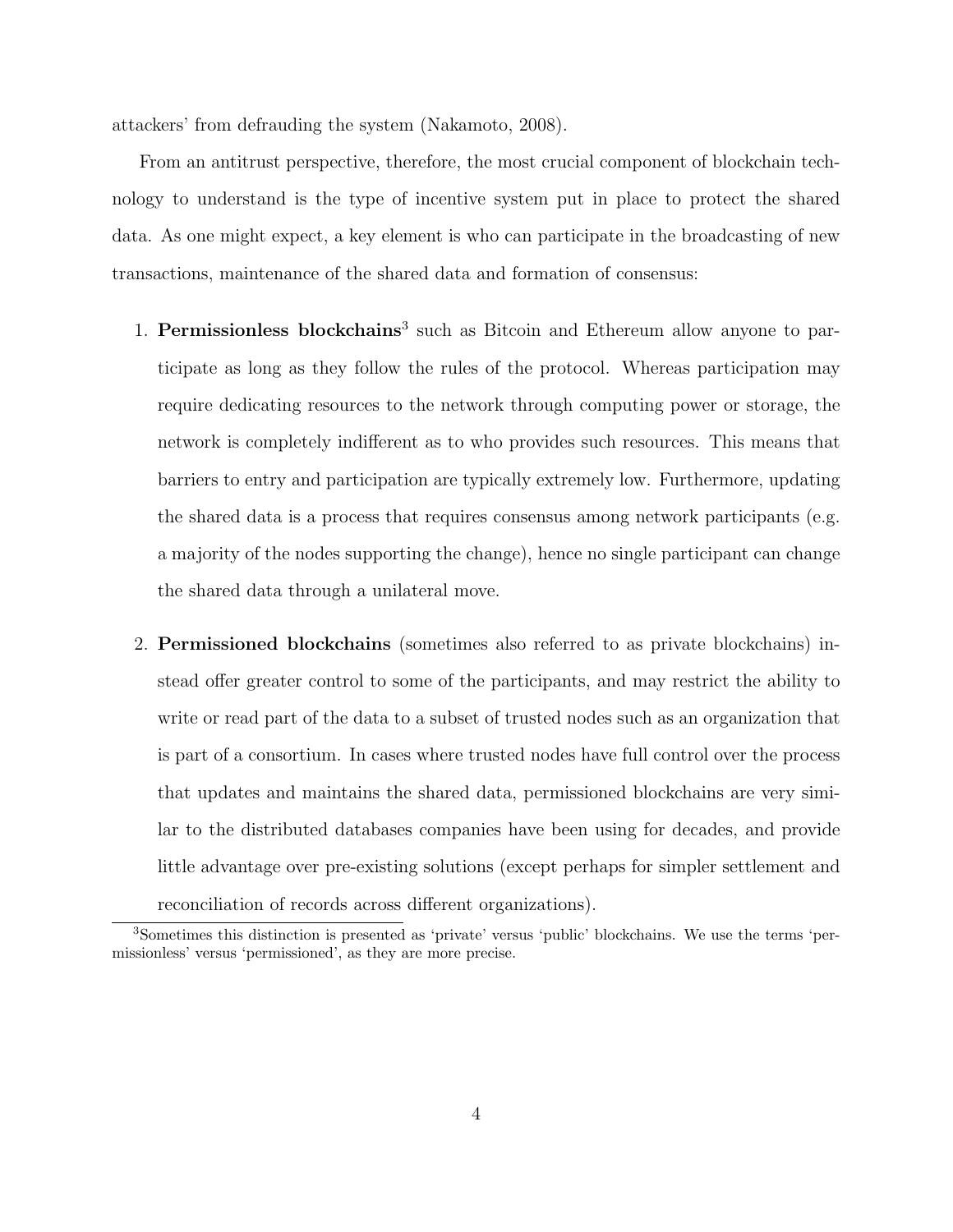# 2 An Optimistic View of What Blockchain Means for the Future of Antitrust

We start by re-emphasizing that in theory, blockchain technology should reduce market power in digital platforms. To understand this, it is useful to contrast the types of platforms that can be created using blockchain technology with traditional digital platforms. Typically, there are three reasons why digital platforms which bring together multiple groups of users to interact or transact over a single technology infrastructure (such as Google, Facebook, Amazon etc.) have attracted attention from antitrust authorities. Though the economics behind whether such concerns are warranted is unclear (Evans and Schmalensee, 2013), and these concerns are not new,<sup>4</sup> it is useful to see how blockchain alleviates some of these concerns.

First, a key concern expressed about digital platforms is that the scale of their information collection activities may lead to increased market power, making it extremely difficult for new entrants to compete against progressively more entrenched incumbents. As pointed out by Stiglitz (2002), if one firm alone is trusted to verify transactions or acts as the key intermediary in a large number of transactions in a marketplace, this will lead to an informational advantage over competitors as well as buyers and sellers. By having a comprehensive picture of most interactions in a marketplace, a digital platform can exploit information asymmetry between the different sides of the market to its own advantage.<sup>5</sup> For example Amazon, by having access to both fine-grained customer and seller performance data, can use this to decide which products to integrate within its direct offerings versus not, ultimately competing with some of the sellers that drove traffic to its platform in the first place.<sup>6</sup> In

<sup>4</sup>See for example US Airways Inc v. Sabre Holdings Corp et al, U.S. District Court, Southern District of New York, No. 11-cv-2725. which contemplated these issues in the context of airlines reservations.

 $5$ Other authors, such as Lambrecht and Tucker (2015), have argued, however, that data by itself is unlikely to confer competitive advantage, given that it is costless to replicate and non-rival in consumption.

 ${}^{6}$ See also Bajari et al. (2018) for empirical evidence on this point. This paper suggests there are returns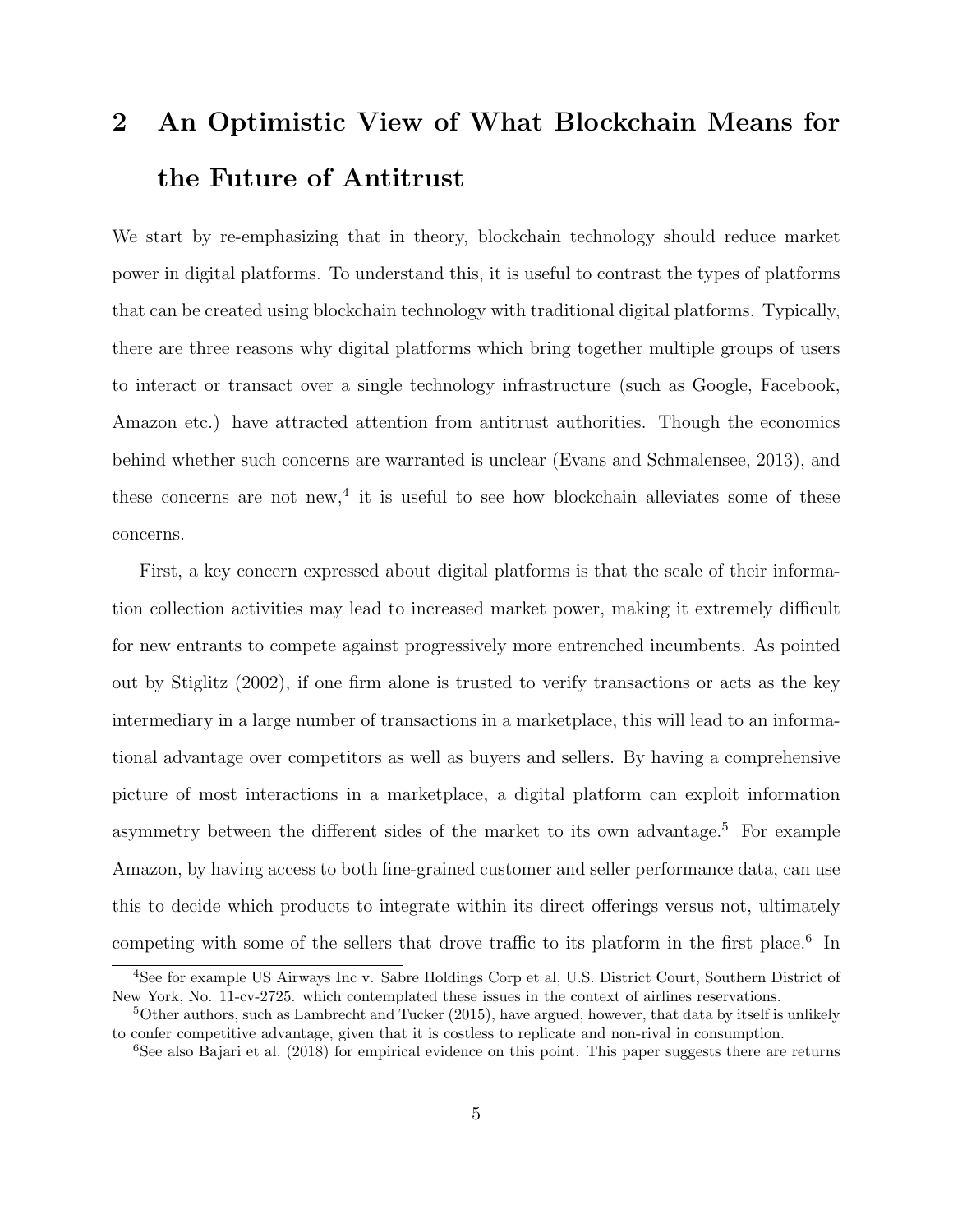such a context, a system based on blockchain technology where all entities have equal access to information about transactions, and no one firm owns the information involved in transactions, could reduce the potential for market power that comes from instances where information is difficult to acquire, not easy to duplicate, and constitutes a friction between market participants.

Second, another set of concerns expressed about digital platforms is that they naturally give rise to network effects. Network effects occur when a digital platform delivers more utility to a user as additional users join the platform too (direct network effects), or as more applications are developed on top of that platform (indirect network effects). This can lead to platforms that are larger in scale to be more attractive than smaller ones (see Tucker (2018) for a discussion of how digital platforms today are less vulnerable to this critique than earlier platforms). In theory, blockchain technology can be used to overcome the coordination challenges that otherwise lead network effects to be a source of market power (Catalini and Gans, 2016), as it allows platform architects to design digital ecosystems where the benefits from adoption and growth are shared among different stakeholders such as users, developers of complementary applications, and providers of key resources. An example of this would be a blockchain platform that uses a crypto token – that is a native digital asset that functions as the exclusive medium of exchange for transactions on the platform – to incentivize early adopters<sup>7</sup> or early developers to invest time and resources on the platform. Whereas such platform-specific tokens are worthless when the platform is small and processes a small number of transactions, they appreciate in value as the platform scales, automatically rewarding early contributors for taking risk and supporting the development of the platform when its success was uncertain (Catalini and Gans, 2018). This allows

to data for forecasting demand for a particular product over time, but few gains from predicting performance across product categories from big data.

<sup>7</sup>Early adopters can play a key role in accelerating or slowing down the diffusion of new blockchain-based platforms; see Catalini and Tucker (2017).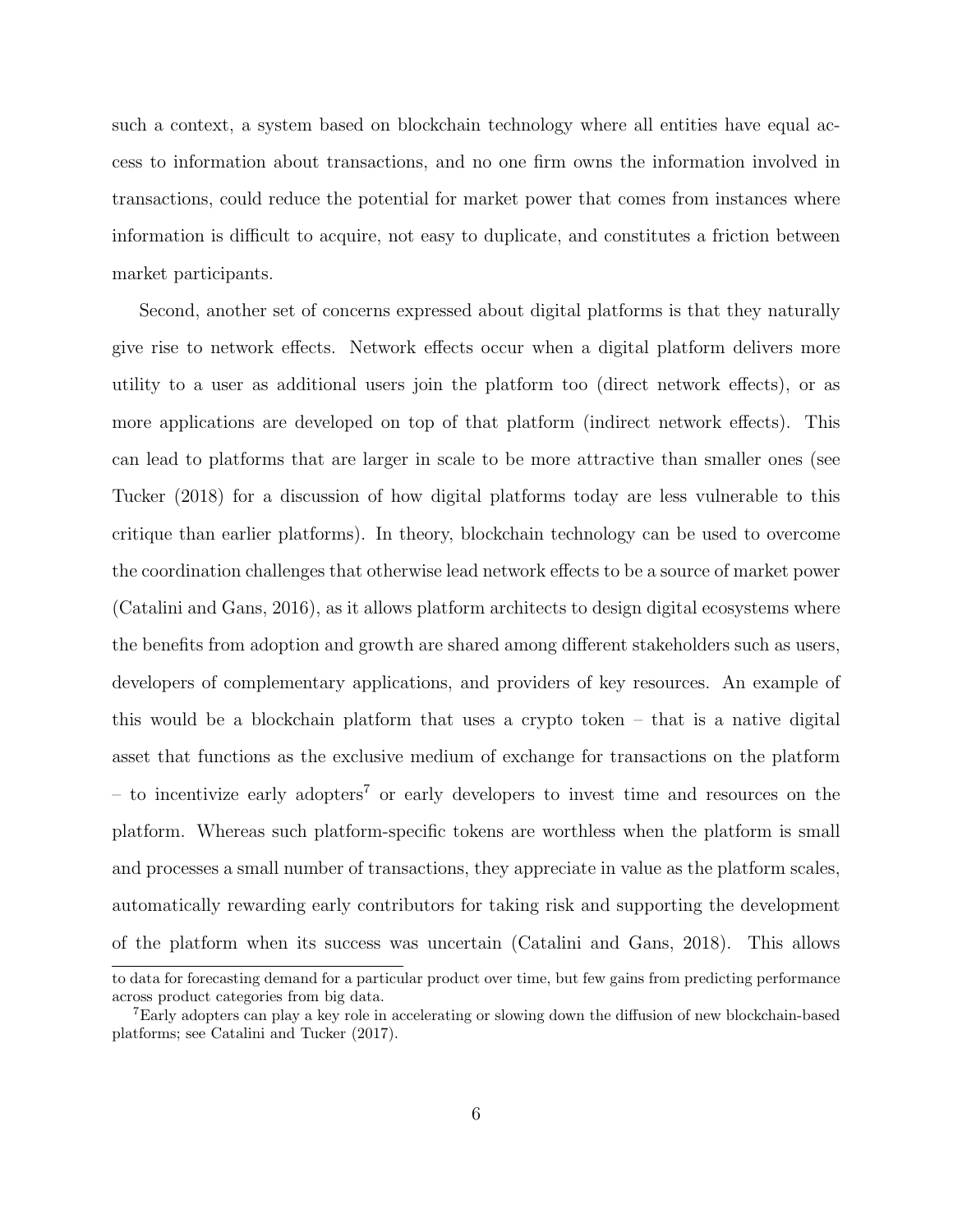blockchain-based platforms to solve the coordination problems that make it usually difficult for users or developers to abandon dominant platforms, decoupling the benefits from network effects (and from being able to rely on a shared standard and infrastructure) from the costs of market power.

Third, related to network effects is the issue of how easy it is for users or suppliers to multihome and simultaneously use competing platforms. Switching costs reinforce market power by making it harder for users to seamlessly move between platforms, for example to take advantage of better prices or offers. A typical example of a switching cost would be that if I have a complete library of digital music in a proprietary Apple format, I would find it costly to switch to buying digital music from another platform as it would be inconvenient to have my music stored in different places. Switching costs have been at the center of multiple antitrust cases, including the Microsoft browser case where the DOJ argued that the company was leveraging its market share and monopoly power in the operating system space to extend its influence in the emerging internet one. As operating systems have become less of a friction for users because of a shift to web and mobile applications, the trend has been to make multihoming easier - for example, drivers and customers are able to seamlessly alternate between Uber and Lyft rides by simply switching between apps on their phones. Echoing this, blockchain implementations are increasingly focused on reducing switching costs for users, and allowing applications built on top of different protocols to exchange data or even to directly transact with each other. This is facilitated by the fact that most permissionless platforms are built as open source code and therefore allow other applications and platforms to interface with their network as long as they comply with the requirements of their protocol. Moreover, many platforms have a native token that not only facilitates exchanges on the platform, but also makes it extremely easy to convert assets between different ecosystems: Similar to financial markets, where exchanges allow users to trade one type of financial asset or currency for another, cryptocurrency exchanges allow users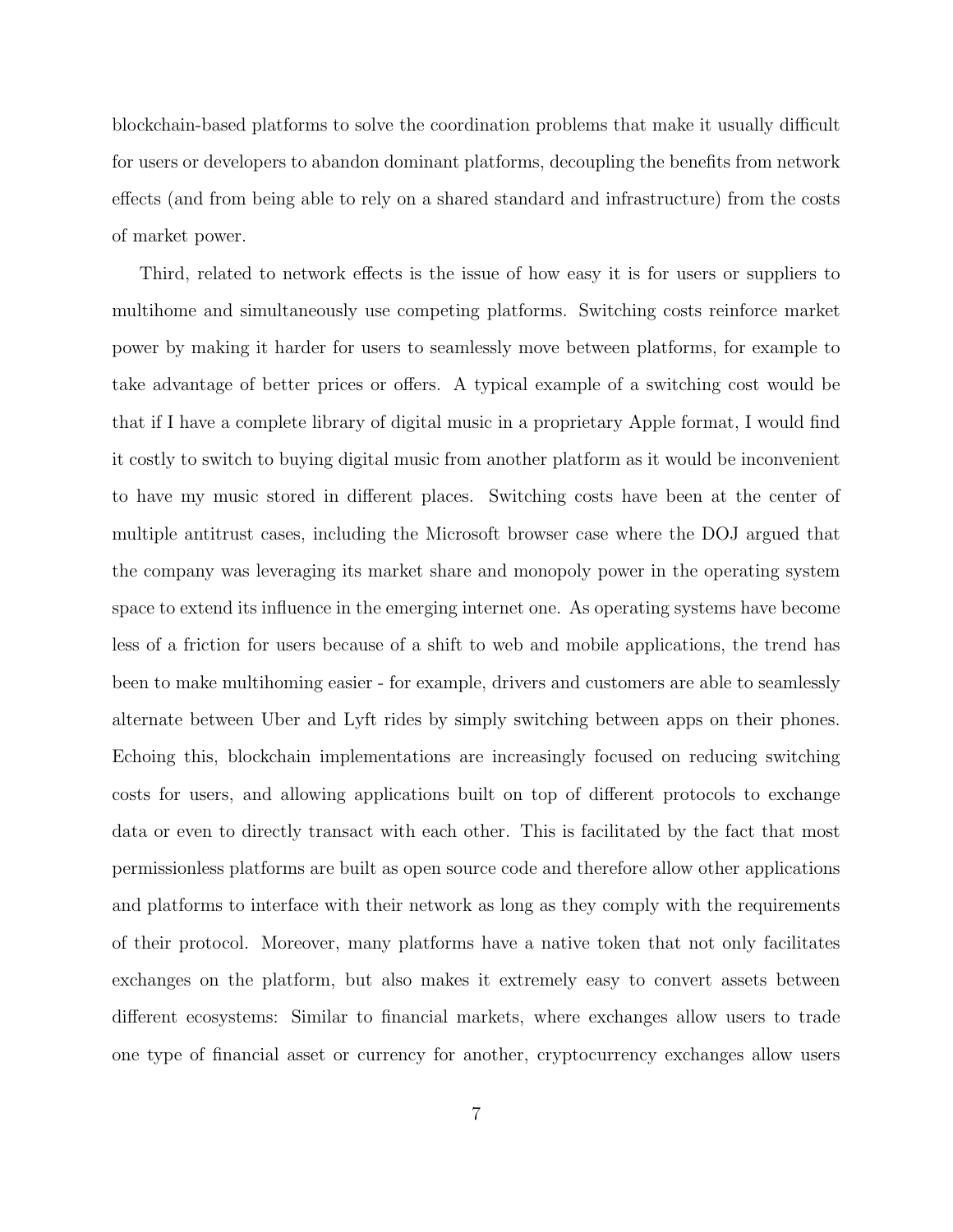to move in and out of different tokens with minimal frictions. The exchange and trading process is likely to improve and become more automated as decentralized exchanges (which are exchanges that do not rely on an intermediary to match buyers and sellers) further diffuse. In the case of cryptocurrency, most digital wallets already support a number of different crypto tokens, allowing users to seamlessly move between digital assets stored on different blockchains. Such technological applications make it easier for a user who wishes to use multiple implementations to do so; indeed, the process becomes virtually costless.

Last, it is worth mentioning the technological peculiarities of 'forking,' which increase the competitive pressure on any blockchain-based platform and the team managing its evolution. Since the codebase of permissionless blockchain protocols is typically open source, if a group of users or developers is unhappy with the team maintaining the code or with the rules through which the protocol forms consensus over time and allocates rewards to contributors, it can fork the codebase together with the entire history of transactions and start a separate, backwards compatible blockchain. This has happened multiple times in the history of the major cryptocurrencies, Bitcoin and Ethereum, and has been motivated both by attempts to change the incentive system (for example to reduce the market power of specific participants, such as miners), as well as for addressing disagreement about technical and governance decisions. The ability to fork a blockchain in this manner means that in theory any permissionless blockchain faces constant and real competition from being forked if it is judged to not be optimizing the welfare of its different participants. Moreover, if such a fork offers better governance or is more competitive, it will quickly gather users and developers since switching costs are extremely low.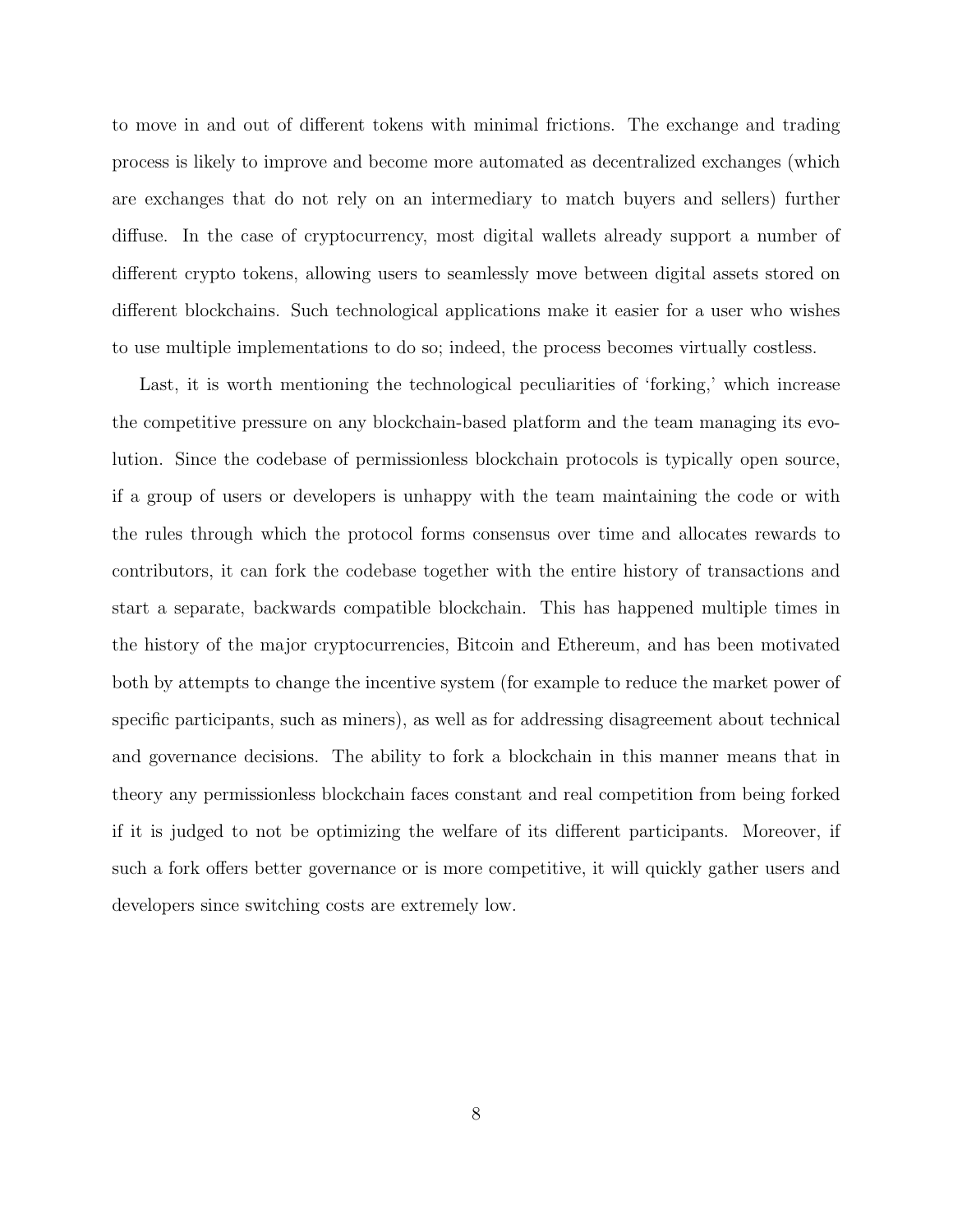# 3 A Pessimistic View of What Blockchain Means for the Future of Antitrust

Given this optimism about the effects of blockchain technology on the need for antitrust enforcement, it may be surprising to think that blockchain may also pose huge difficulties for antitrust authorities should there ever need to be enforcement. In the same way the decentralized nature of blockchain technology allows for network effects to emerge without assigning market power to a platform operator, the absence of a central entity could constitute a challenge for antitrust. Intellectually and practically, antitrust enforcement is designed to tackle instances where market power has been centralized, and consequently has not been set up for cases where there are explicit rules designed to ensure decentralization.

Typically antitrust authorities try to stop entrenched firms from using their market power to harm consumer welfare; in parallel they also maintain guidelines for horizontal and vertical mergers, analyze proposed mergers and block actions that might allow merged firms to use their resulting market power to hurt consumer welfare. In both of these cases, there is a clear notion of a firm (or perhaps, in the case of a cartel, a consortium of firms) which can be the focus of an investigation, and which will be a target for potential fines and prosecution. Blockchain technology is different because it removes the need for a firm to manage the transactions that occur on a digital platform. Indeed, the entire premise of a permissionless blockchain-based platform is that it has merit because it is completely decentralized and does not need a single entity to sponsor it or any actual firm or third-party to support its operations. Whereas the market is nascent and currently no cryptocurrency or blockchain project has reached any meaningful market power, at scale some of the projects will have enough market share to influence prices and consumer welfare. If the suppliers of resources (e.g. miners in an ecosystem like Bitcoin, data storage providers in a decentralized storage network like Filecoin or Sia) use their control over key inputs to shape competition on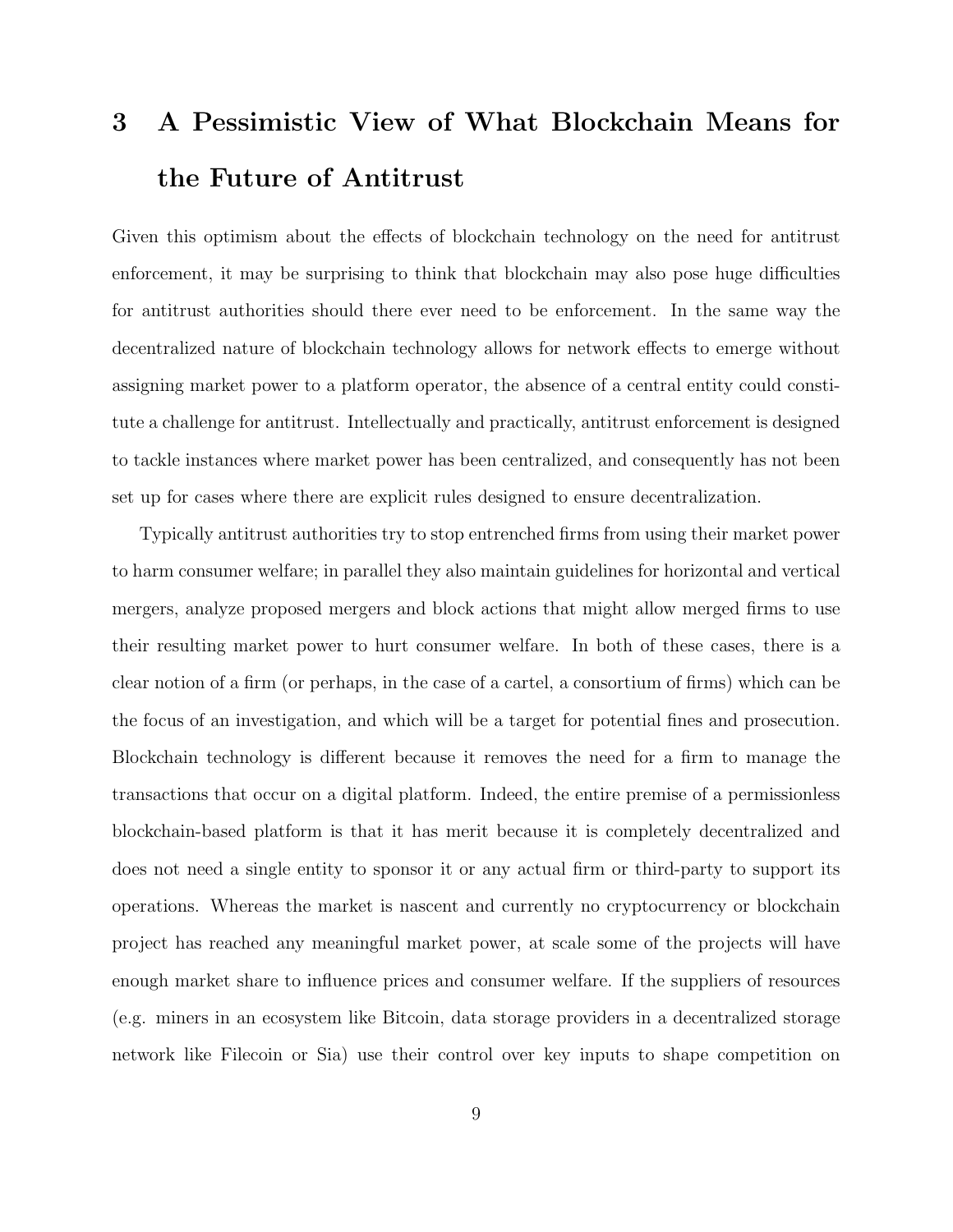a decentralized marketplace in their favor, it will be difficult for antitrust to intervene, as many of these suppliers could be small, hard to identify and geographically dispersed. Similar tensions have already materialized within the Bitcoin ecosystem between miners and the developers of consumer-facing applications (e.g. payments, digital wallets etc), since the two sides have conflicting incentives regarding how to scale the Bitcoin network to support more transactions per second.<sup>8</sup>

It may be tempting therefore for antitrust authorities to think that any enforcement actions should be directed at the initial architects of a blockchain platform. However, given the fact that the most successful implementation of blockchain technology so far - Bitcoin was set up by an individual (or group of individuals) who has managed to remain anonymous for a decade despite having access to holdings of the cryptocurrency worth billions of dollars, there are reasons to doubt that the identification of the initial architects will always be practical. Even in cases where it is possible to identify the initial architects, it is not clear it would be reasonable to target any enforcement action at them, since if the system is truly decentralized they would not have the power, as individuals, to alter or influence its evolution. All they could do is advocate for specific changes to be implemented, possibly by supporting a fork of the network. Indeed, the only way to change the rules of a decentralized platform at scale would be through a 'network vote', which would require the majority of participants to support the new direction.

Additionally, the question of 'intent' is far more nebulous within a decentralized system, meaning that antitrust authorities' reliance on internal documents within a firm to establish intent is unlikely to be implementable in a cost-effective way for all actors participating in a

<sup>8</sup>Congestion on the network increases the fees users have to pay for each transaction and therefore the revenues miners derive from securing and validating the Bitcoin ledger. This constitutes an obstacle for broader adoption by consumers and for use cases that require low fees (e.g. retail payments, micropayments), and creates tension between the miners that do not want to support changes to the protocol that would increase capacity, and application developers building products in those areas that need such capacity to deliver a competitive user experience in the first place.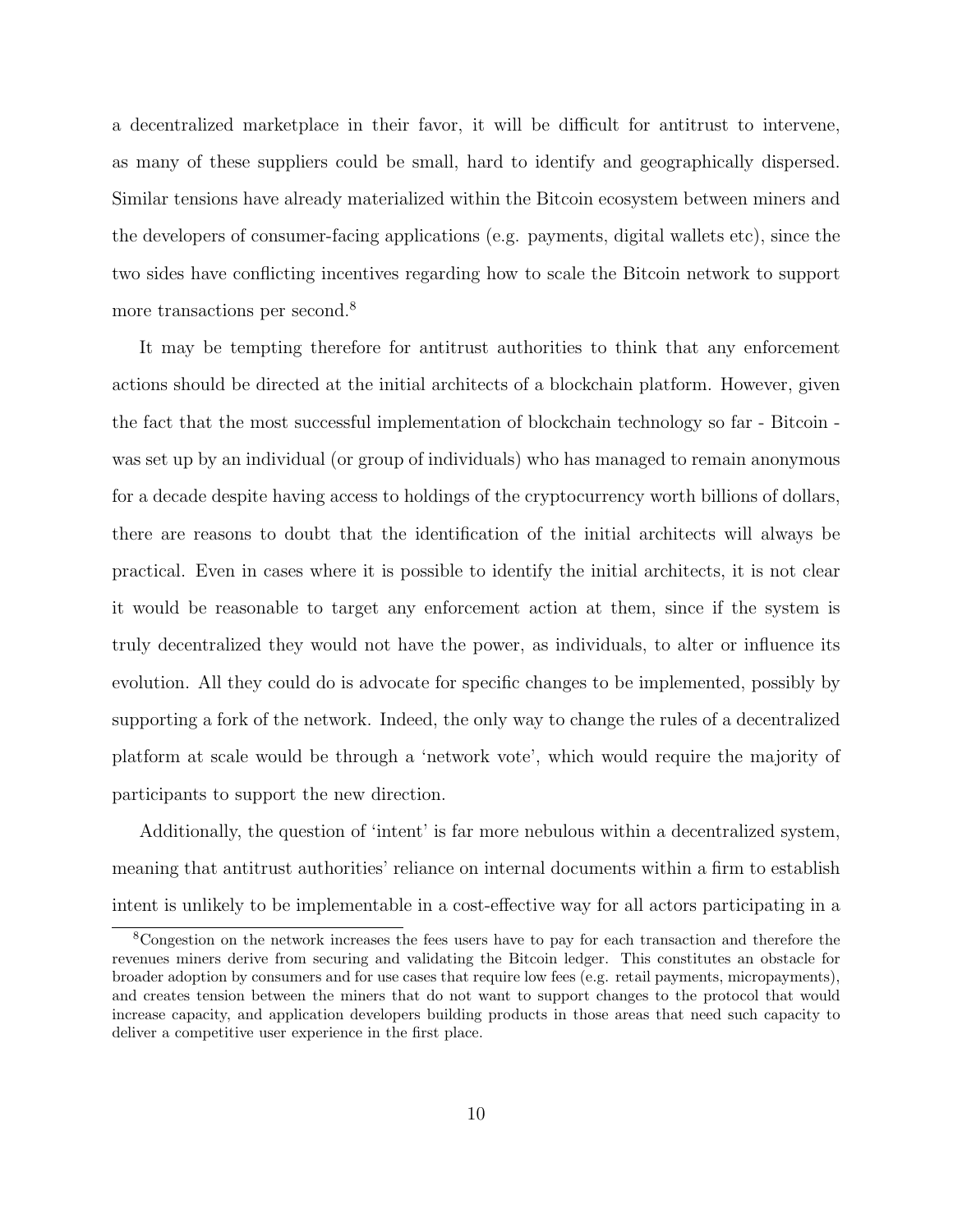decentralized blockchain (many of which may be located in different jurisdictions and may be difficult to identify).

We end by noting two more traditional ways that deviations from the premise of a permissionless blockchain could lead to more traditional market power concerns.

Permissioned blockchains have much in common with traditional databases. The major difference is that, unlike in a database controlled by a single entity, a blockchain-based ledger may have accurate historical records of all changes made to a piece of information replicated across multiple entities. For example, a financial blockchain could span multiple banks or financial institutions operating in the same market. In theory, of course, better transaction record-keeping may make electronic discovery easier for antitrust (and other) authorities. However, the current state of the rules surrounding electronic discovery and the format in which such data is delivered in the legal system is one of disarray, often making it expensive to extract critical information in a cost effective manner. The effect of blockchain on ediscovery is therefore not clear and may involve transition costs (Miller and Tucker, 2012), and in the case of encrypted data could lead to situations where antitrust authorities have no way of recovering the original information, for example if the encryption keys have been destroyed.

It is also important to highlight that permissioned blockchains are not necessarily immutable, and key participants could technically collude to rewrite the log of transactions before discovery takes place. Furthermore, under the guise of the need to protect confidential information or privacy, participants in a permissioned system could tightly control which participants receive access to different pieces of information, leading to entrenchment of market power.

The risk of collusion is also present when industry-based consortia are formed to develop a shared blockchain solution. 40 consortia have been formed over the past six months<sup>9</sup>,

<sup>9</sup>See https://www2.deloitte.com/insights/us/en/focus/signals-for-strategists/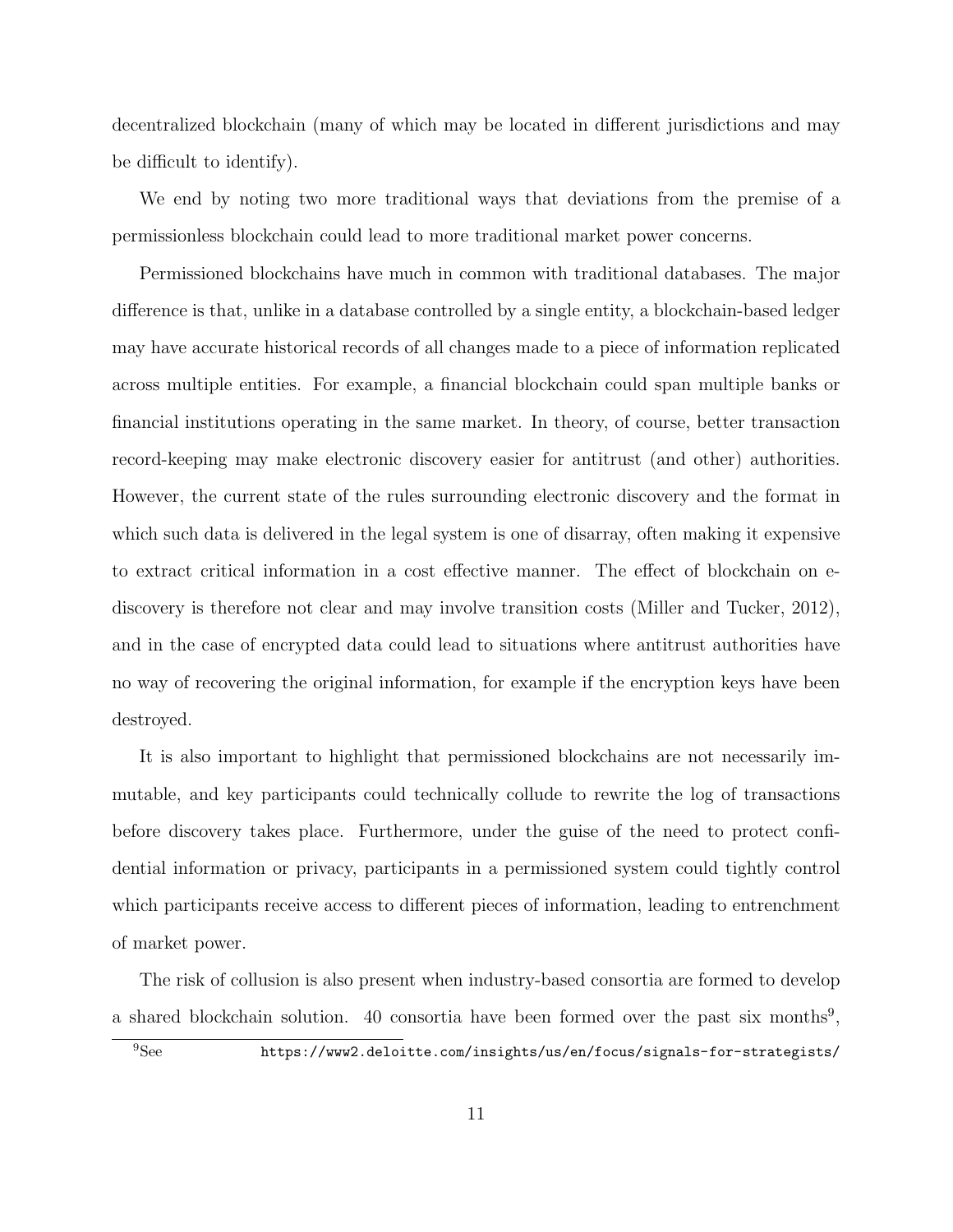the majority of which are focused on financial services. As ever, when competing firms work together, there is the potential that this repeated contact could facilitate collusion. This possibility was discussed in detail by Cong and He (2018), who argue that a potential solution is to regulate for separation of consensus record-keepers from users. Furthermore, a distributed ledger could be used in theory to allow for better monitoring of collusive price arrangements, as participants could design it in a way that allows them to deanonymize the transactions of competitors or at least observe aggregate transaction patterns. This could be enhanced by the use of smart contracts and artificial intelligence to automatically respond to changes in the marketplace or actions by participants, further obfuscating collusive actions and facilitating the implementation of price or quantity setting arrangements.

emergence-of-blockchain-consortia.html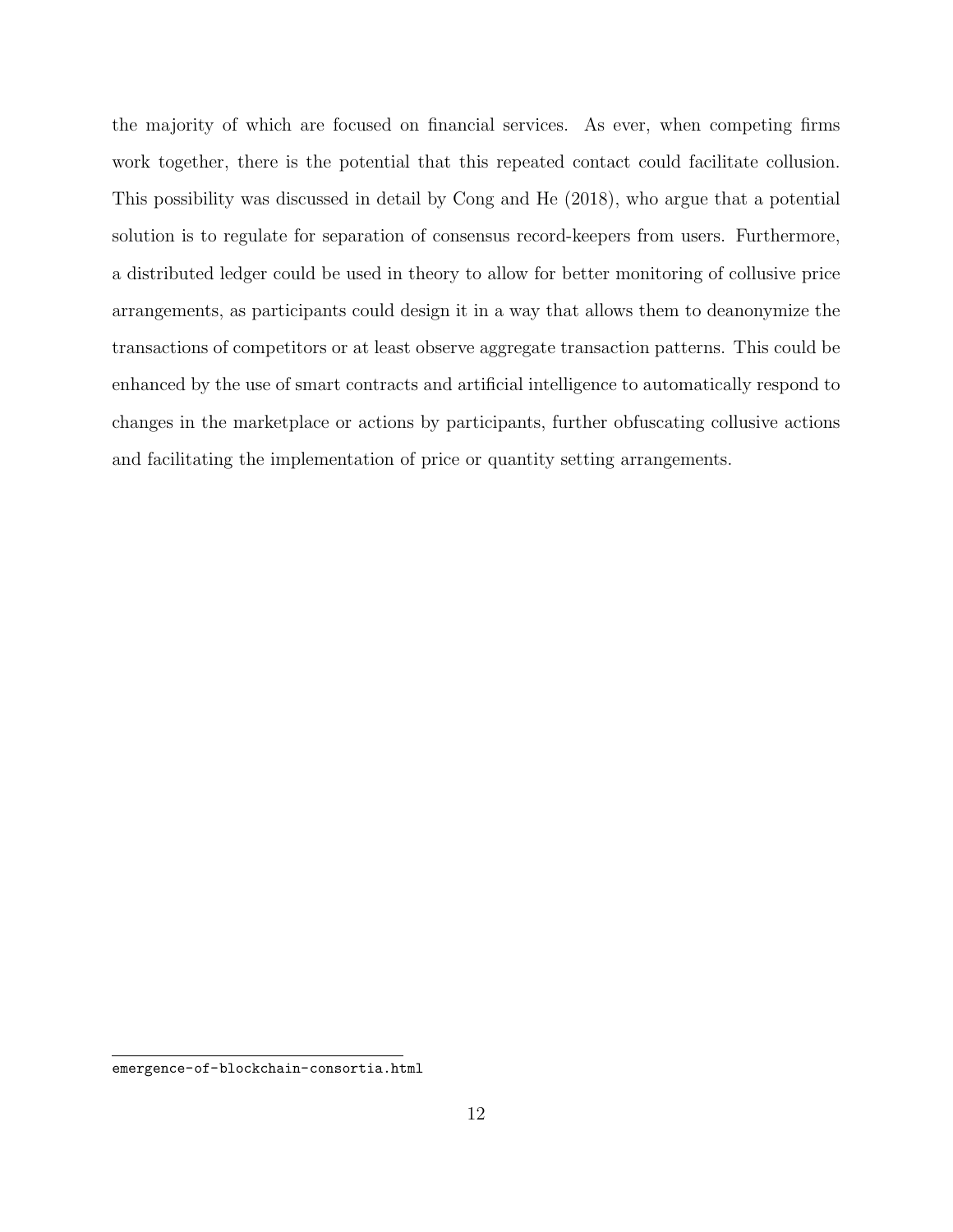### References

- Bajari, P., V. Chernozhukov, A. Hortaçsu, and J. Suzuki (2018). The impact of big data on firm performance: An empirical investigation. Technical report, National Bureau of Economic Research.
- Catalini, C. and J. S. Gans (2016). Some simple economics of the blockchain. SSRN Working Paper No. 2874598, https://papers.ssrn.com/sol3/papers.cfm?abstract\_id=2874598.
- Catalini, C. and J. S. Gans (2018). Initial coin offerings and the value of crypto tokens. SSRN Working Paper No. 23137213, https://papers.ssrn.com/sol3/papers.cfm?abstract\_id=3137213.
- Catalini, C. and C. Tucker (2017, July). When early adopters don't adopt. Science 357(6347), 135–136. Science.
- Cong, L. W. and Z. He (2018). Blockchain disruption and smart contracts. Technical report, National Bureau of Economic Research.
- Evans, D. S. and R. Schmalensee (2013, February). The antitrust analysis of multi-sided platform businesses. Working Paper 18783, National Bureau of Economic Research.
- Lambrecht, A. and C. E. Tucker (2015). Can big data protect a firm from competition?
- Miller, A. R. and C. E. Tucker (2012). Electronic discovery and the adoption of information technology. The Journal of Law, Economics, and Organization  $30(2)$ , 217–243.
- Nakamoto, S. (2008). Bitcoin: A peer-to-peer electronic cash system. https://bitcoin.org/bitcoin.pdf .
- Stiglitz, J. E. (2002). Information and the change in the paradigm in economics. American Economic Review 92 (3), 460–501.